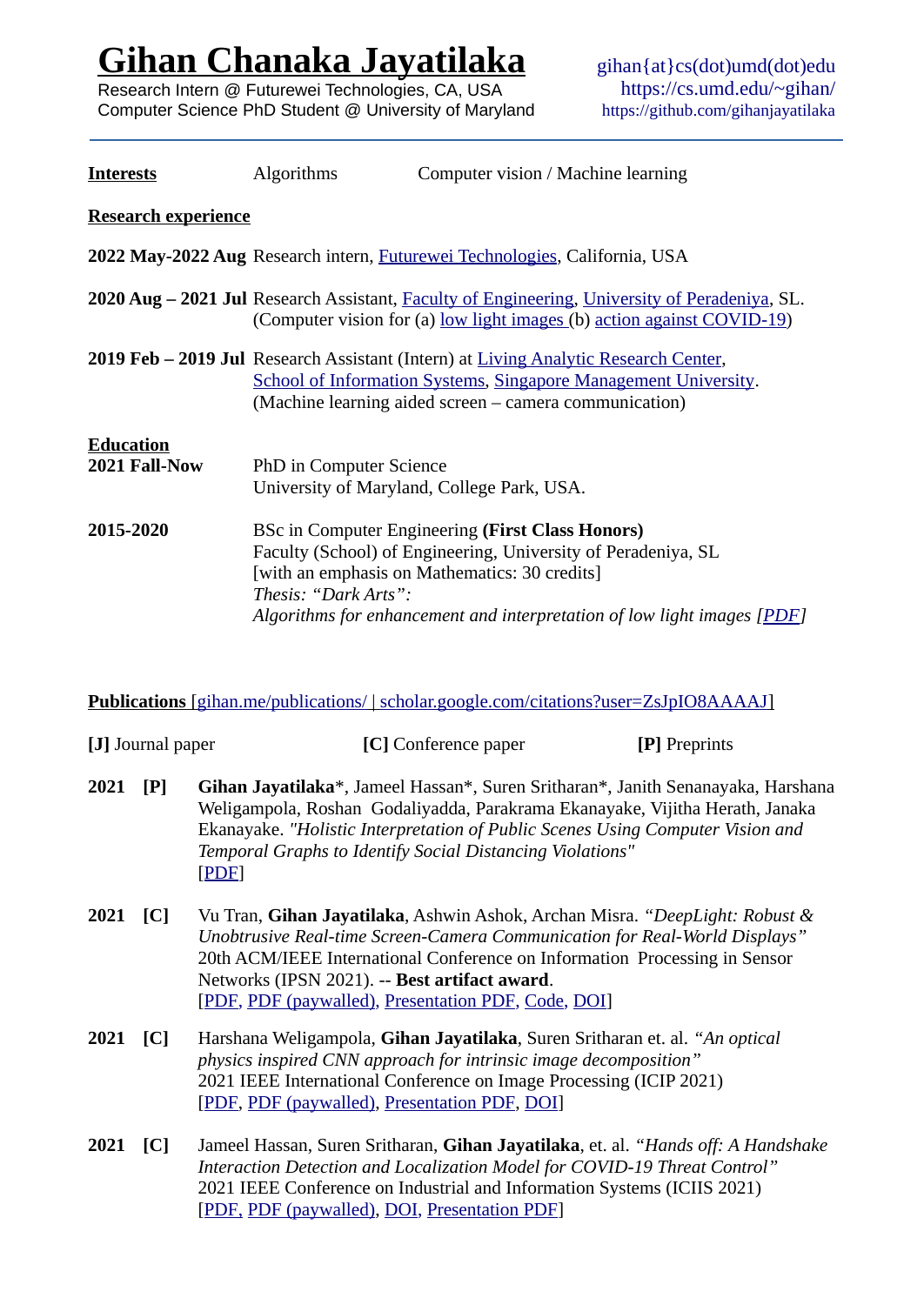- **[2021](https://gihan.me/publications/#forecasting-2021) [P]** [Umar Marikkar\\*, Harshana Weligampola\\*, Rumali Perera, Jameel Hassan,](https://gihan.me/publications/#forecasting-2021)  [Suren Sritharan,](https://gihan.me/publications/#forecasting-2021) **[Gihan Jayatilaka](https://gihan.me/publications/#forecasting-2021)**[, et. al.](https://gihan.me/publications/#forecasting-2021) *["A generalized forecasting solution to](https://gihan.me/publications/#forecasting-2021)  [enable future insights of COVID-19 at sub-national level resolutions"](https://gihan.me/publications/#forecasting-2021)* [[PDF\]](https://arxiv.org/pdf/2108.09556)
- **[2020](https://gihan.me/publications/#medrxiv-2020) [\[P\]](https://gihan.me/publications/#medrxiv-2020) [Gihan Jayatilaka\\*,](https://gihan.me/publications/#medrxiv-2020)** [Jameel Hassan\\* et. al.](https://gihan.me/publications/#medrxiv-2020) *["Use of Artificial Intelligence on spatio](https://gihan.me/publications/#medrxiv-2020)[temporal data to generate insights during COVID-19 pandemic: A Review."](https://gihan.me/publications/#medrxiv-2020)* [\[](https://gihan.me/publications/#medrxiv-2020)[PDF\]](https://www.medrxiv.org/content/10.1101/2020.11.22.20232959v3.full.pdf)
- **[2020](https://gihan.me/publications/#sltc-2020) [C] [Gihan Jayatilaka](https://gihan.me/publications/#sltc-2020)**[\\*, Harshana Weligampola\\*, Suren Sritharan\\*, Dhammika](https://gihan.me/publications/#sltc-2020)  [Elkaduwe, Roshan Godaliyadda, Parakrama Ekanayake, Vijitha Herath, Nalin](https://gihan.me/publications/#sltc-2020)  [Harischandra \[Abstract\]](https://gihan.me/publications/#sltc-2020) *["Generalizing of Foreground Estimation Algorithms in](https://gihan.me/publications/#sltc-2020)  [Dynamic Background](https://gihan.me/publications/#sltc-2020)* [Abstract PDF, [Presentation PDF](https://gihan.me/projects/foreground-estimation/2020-sltc-irc-presentation.pdf)]
- **[2020](https://gihan.me/publications/#mercon-2020) [C]** [Harshana Weligampola,](https://gihan.me/publications/#mercon-2020) **[Gihan Jayatilaka](https://gihan.me/publications/#mercon-2020)**[, Suren Sritharan, Roshan Goldaliyadda,](https://gihan.me/publications/#mercon-2020)  [Parakrama Ekanayeka, Roshan Ragel, Vijitha Herath. ,](https://gihan.me/publications/#mercon-2020)*["A Retinex based GAN](https://gihan.me/publications/#mercon-2020)  [Pipeline to Utilize Paired and Unpaired Datasets for Enhancing Low Light Images"](https://gihan.me/publications/#mercon-2020)*[.](https://gihan.me/publications/#mercon-2020)  [2020 Moratuwa Engineering Research Conference \(MERCON](https://gihan.me/publications/#mercon-2020) [2020\)](https://gihan.me/publications/#mercon-2020) [[PDF,](https://arxiv.org/abs/2006.15304) PDF (paywalled), [DOI](https://doi.org/10.1109/MERCon50084.2020.9185373), [Presentation PDF\]](https://gihan.me/projects/fyp/mercon-2020-presentation.pdf)
- **[2019](https://gihan.me/publications/#bmc-2020) [J]** [H Gamaarachchi, CW Lam,](https://gihan.me/publications/#bmc-2020) **[G Jayatilaka](https://gihan.me/publications/#bmc-2020)**[, H Samarakoon, JT Simpson, MA Smith,](https://gihan.me/publications/#bmc-2020)  [Sri Parameswaran.](https://gihan.me/publications/#bmc-2020) *["GPU Accelerated Adaptive B](https://gihan.me/publications/#bmc-2020)a[nded Event Alignment for Rapid](https://gihan.me/publications/#bmc-2020)  [Comparative Nanopore Signal Analysis"](https://gihan.me/publications/#bmc-2020)* [BMC Bioinformatics 21, 343 \(2020\).](https://gihan.me/publications/#bmc-2020) [[PDF,](https://bmcbioinformatics.biomedcentral.com/track/pdf/10.1186/s12859-020-03697-x) [HTML,](https://bmcbioinformatics.biomedcentral.com/articles/10.1186/s12859-020-03697-x) [DOI](https://doi.org/10.1186/s12859-020-03697-x)]
- **[2019 \[C\] G.C. Jayatilaka](https://gihan.me/publications/#iciis-2019)**[\\*, H.S. Weligampola\\*, S. Sritharan\\*, P. Pathmanathan, R. Ragel,](https://gihan.me/publications/#iciis-2019)  [I. Nawinne.](https://gihan.me/publications/#iciis-2019) *["Non-intrusive Infant Sleep Apnea Detection"](https://gihan.me/publications/#iciis-2019)*[. International Conference](https://gihan.me/publications/#iciis-2019)  [for Industrial and Information Systems 2019.](https://gihan.me/publications/#iciis-2019) [\[PDF](https://arxiv.org/abs/1910.04725), PDF (paywalled), [DOI](https://doi.org/10.1109/ICIIS47346.2019.9063269)]
- **[2019 \[J\]](https://gihan.me/publications/#jsi-2019)** [S.S.P. Vithana, E.M.M.B. Ekanayake, E.M.H.E.B. Ekanayake, A.R.M.A.N.](https://gihan.me/publications/#jsi-2019)  [Rathnayake,](https://gihan.me/publications/#jsi-2019) **[G.C. Jayatilaka](https://gihan.me/publications/#jsi-2019)**[, H.M.V.R. Herath, G.M.R.I. Godaliyadda and M.P.B.](https://gihan.me/publications/#jsi-2019)  [Ekanayake,](https://gihan.me/publications/#jsi-2019) *["Adaptive hierarchical clustering for hyperspectral image](https://gihan.me/publications/#jsi-2019)  [classification: Umbrella Clustering"](https://gihan.me/publications/#jsi-2019)*[, J. Spectral Imaging 8, a11 \(2019\).](https://gihan.me/publications/#jsi-2019) [\[PDF](https://www.impopen.com/download.php?code=I08_a11), [DOI\]](https://doi.org/10.1255/jsi.2019.a11)

#### **Achievements**

| [C] Competitive programming | [A] Algorithmic computing | [ <b>D</b> ] Development |
|-----------------------------|---------------------------|--------------------------|
| [R] Robotics                | [E] Examination           |                          |

- **2021 [A]** ACM/IEEE International Conference on Information Processing in Sensor Networks **IPSN 2021 Best artifact award. 2021 [ ]** University of Maryland, College Park : Dean's Fellowship. **2020 [A]** Prof. E.F.Bartholomeusz Endowment award for best mathematical thesis project of the Faculty of Engineering, University of Peradeniya (413 students). **2020 [A]** Escape 2020 – Thesis project symposium of the Deaprtment of Computer Engineering (60 students), University of Peradeniya. Nominated for best thesis. **2019 [E] Huawei Seeds for the Future:** Selected to top 10 CS/IT undergraduates of the country in terms of academic merit to participate in the program. **2019 [A]** StatHack 2.0 – nationwide inter university statistical data analysis competition (90 teams) organized by Dept. of Statistics, University of Colombo. Winners **2019 [C] IEEExtreme 12.0:** (World wide algorithmic programming competition : 4300 teams) National Runners up, World Rank 67. **2019 [A]** Dialog Axiata Datathon – first data science hackathon in SL on smart city planing (for students and data science professionals). Best data engineer award. **2018 [C]** ACES Coders v7.0 (National level inter university algorithmic programming competition: 120 competing teams) Champions.
- **2018 [C]** ACES pre coders v7.0 (Intra university): Champions.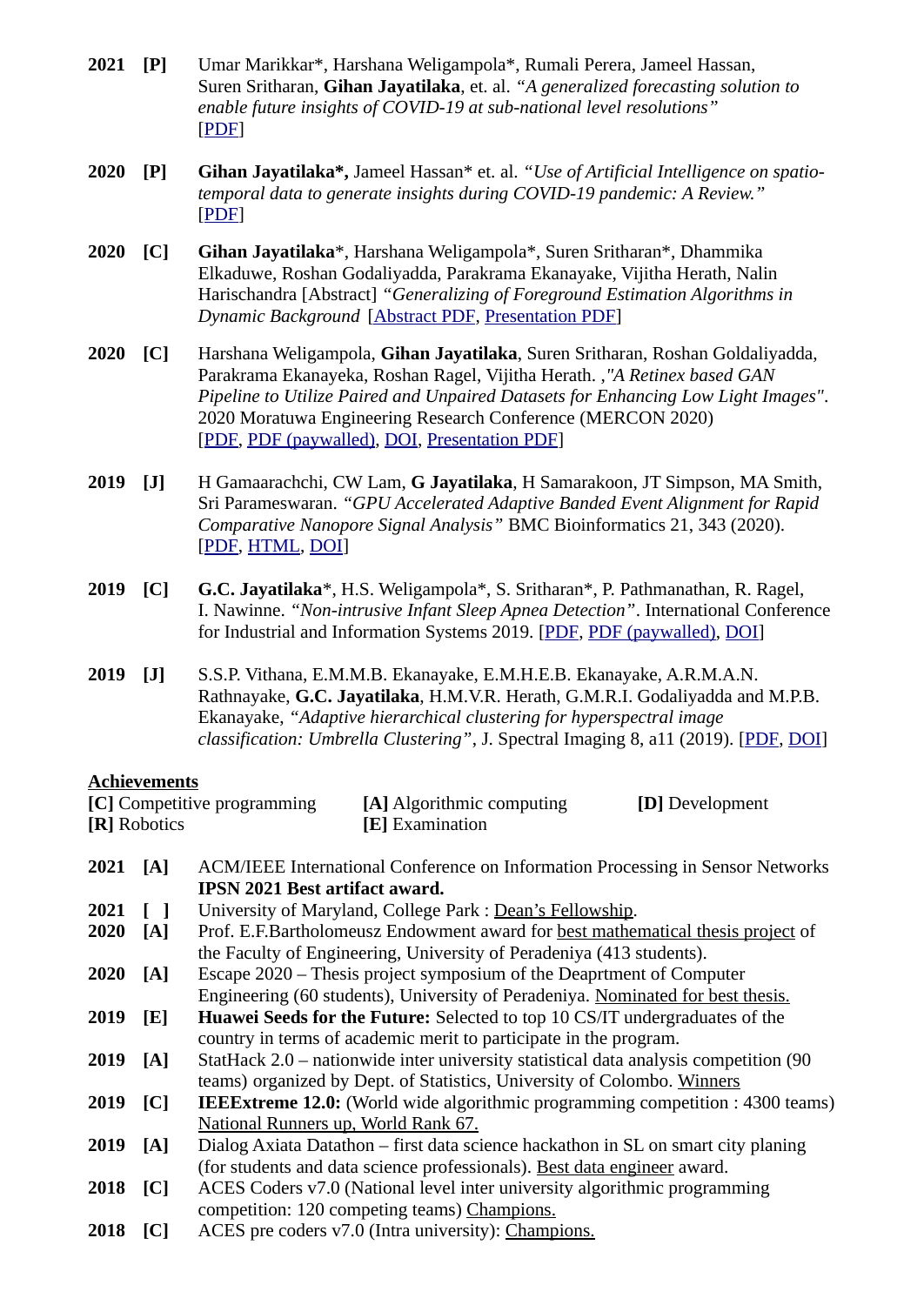| 2018 [C]     |     | Google Code Jam (24,000 student and professional participants)                     |
|--------------|-----|------------------------------------------------------------------------------------|
|              |     | Qualification round: Perfect score, Best performance in SL, World Rank 298.        |
| 2018         | [C] | IEEExtreme 12.0: (World wide algorithmic programming competition : 4000 teams)     |
|              |     | National Runners up, World Rank 79.                                                |
| 2018         | [A] | IEEE Region 10 Humanitarian Technology Conference (Asia / Australia region)        |
|              |     | Humanitarian Technology Products Competition for grad/undergrad students.          |
|              |     | Champions. Project: Infant sleep apnea detection system.                           |
| 2018         | [A] | SLIIT Codefest: Emerging Innovator nationwide open competition:                    |
|              |     | Champions - Gold award. Project: Infant sleep apnea detection system.              |
| 2018         | [A] | BrainStorm: Sri Lanka's The Premier Biomedical Competition in Sri Lanka.           |
|              |     | <u>Runners up – Silver medal</u> . Project: Infant sleep apnea detection system.   |
| 2018         | [A] | Dialog NB-IOT Hackathon (Invitational undergrad and professional dev hackathon)    |
|              |     | Project : Infant sleep apnea detection system: Runners up.                         |
| 2018         | [A] | United Nations' Social Innovation Challenge: Shortlisted for national innovation   |
|              |     | camp and to the per-incubation program (Top 14 out of 700+ teams)                  |
| 2018         | [R] | Sri Lanka Robotics Competition (Inter university robotics competition)             |
|              |     | Project Galvans: National rank 4.                                                  |
| 2017         | [C] | IEEExtreme 11.0: National Champions, World Rank 124.                               |
| 2017         | [A] | ACES Hackathon 2017: (Intra university hackathon)                                  |
|              |     | Project: Expert miner: Software section winners, Best idea of the competition.     |
| 2016         | [C] | IEEExtreme 10.0: National Champions, World Rank 62.                                |
| 2016<br>2016 | [C] | ACES Coders v6.0 Champions.                                                        |
| 2016         | [C] | ACES pre coders v6.0 (Intra university): Champions.<br><b>ACES Hackathon 2016:</b> |
|              | [D] | Project Motify: Software section winners, Most popular idea of the competition.    |
| 2016         | [E] | HDTS Scholarship award in recognition of 2014 GCE AL performances.                 |
| 2015         | [E] | Mahapola merit scholarship for performance in GCE Advanced Level examination       |
| 2015         | [E] | Member of the SL national team for International Physics Olympiad.                 |
| 2015         | [E] | Member of the SL national team for Asian Physics Olympiad.                         |
| 2015         | [E] | Sri Lanka Mathematics Olympiad: National rank 25, High distinction.                |
| 2014         | [E] | GCE Advanced level examination. Mathematics A, Physics A, Chemistry A.             |
|              |     | z score 2.55, National rank 86 (30,000+ students).                                 |
| 2014         | [E] | Sri Lanka Physics Olympiad: National rank 8, Silver Medal.                         |
| 2014         | [E] | Sri Lanka Mathematics Olympiad: High distinction.                                  |
| 2013         | [E] | Star Quest - Astronomical quiz competition: National rank 4.                       |
| 2013         | [E] | National Chemistry Quiz (iChem, SL): National rank 2, High distinction.            |
| 2013         | [E] | Sri Lanka Mathematics Olympiad: National rank 35, High distinction.                |
| 2011         | [E] | GCE Ordinary level examination: 9A for 9 subjects.                                 |
| 2010         | [E] | International Assessment for schools: (held by UNSW)                               |
|              |     | Highest score in the region (South Asia and Middle East) for Science, and          |
|              |     | highest score in SL for Mathematics and Computing.                                 |
| 2009         | [E] | International Assessment for schools: Highest score in the region for Science.     |
| 2007         | [E] | International Assessment for schools: Highest score in SL for Mathematics.         |
| 2006         | [E] | International Assessment for schools: Highest score in SL for Mathematics.         |

## **Skills**

| Programming languages        | Java, C, Python                      |
|------------------------------|--------------------------------------|
| Numerical computing packages | MATLAB, Octave, Numpy, Tensorflow    |
| Scientific computing         | Scikit, Keras                        |
| Other programming            | ARM Assembly, Verilog HDL, Arduino C |
| Miscellaneous                | Linux (Bash shell), Latex, git       |
|                              |                                      |

# **Selected Projects** [Code and reports @ [gihan.me/projects/ \]](https://gihan.me/projects/)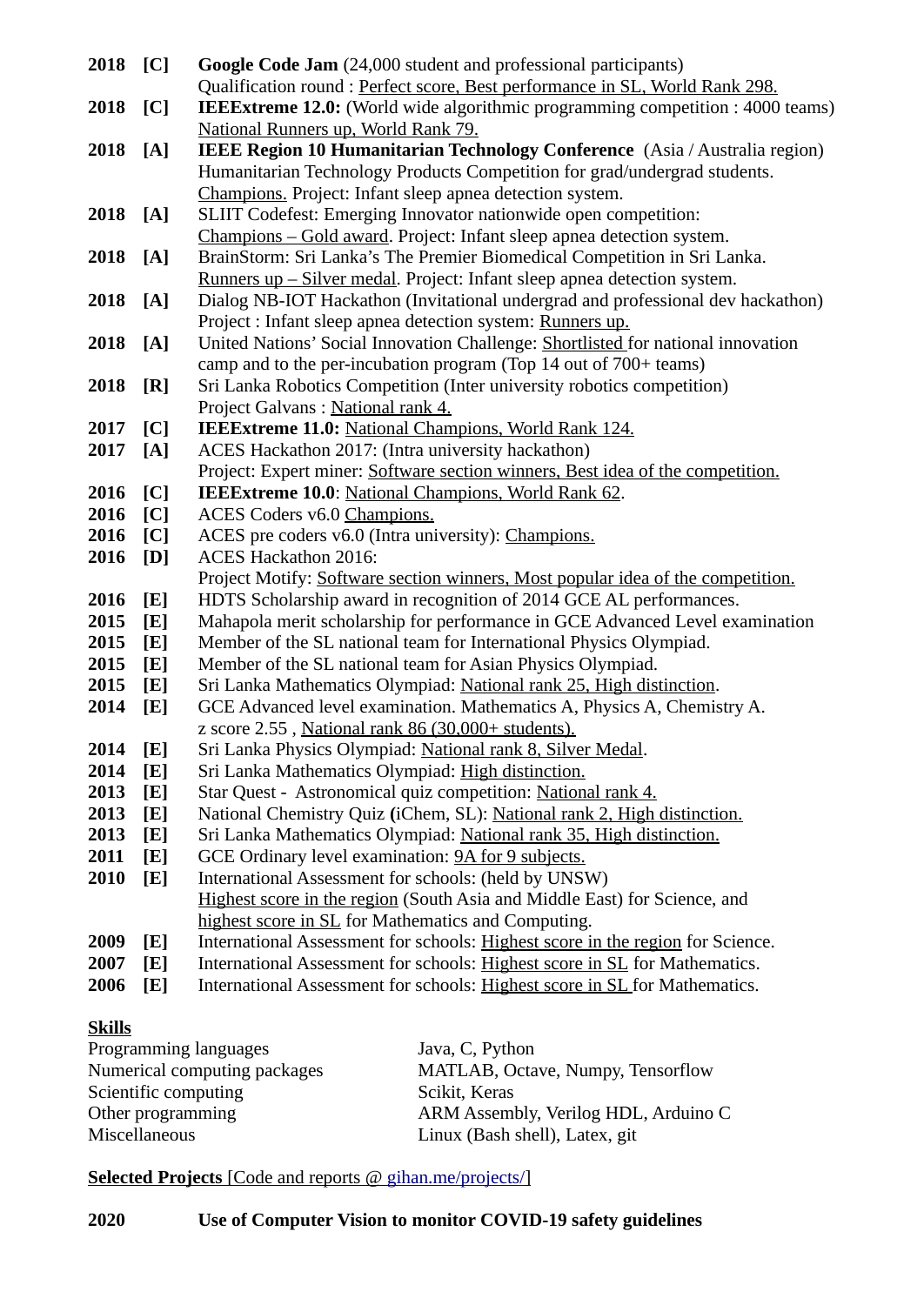| [Research]<br>[Video<br>Processing]                | Developing computer vision enabled pipelies to assess CCTV footage to detect social<br>distancing violations, risky behavior and unsafe zones.<br>Technologies: Python, Tensorflow, OpenCV<br>Techniques:<br>CNNs, Tracking, Fuzzy logic, Statistics<br>Contribution: Proposing, algorithm development, testing, paper writing.                                                                                                                                                                                                                        |
|----------------------------------------------------|--------------------------------------------------------------------------------------------------------------------------------------------------------------------------------------------------------------------------------------------------------------------------------------------------------------------------------------------------------------------------------------------------------------------------------------------------------------------------------------------------------------------------------------------------------|
| $2019 - 20$<br>[Research]<br>[Image<br>Processing] | Dark Arts: Low light image processing algorithm development<br>Characterizing the properties of low light images, developing Nerual network<br>pipelines to (1) enhance the lighting condition of images and (2) detect objects on<br>low light images (3) physics based image interpretation.<br>Technologies: Python, Keras, OpenCV<br>Techniques: CNNs, GANs, one class classifiers, signal processing.<br>Contribution: Proposing, algorithm development, testing, paper writing.                                                                  |
| 2019<br>[Research]<br>[Video<br>Processing]        | Deeplight : screen to camera communication<br>A video processing pipeline inspired by computer vision deep learning architectures<br>to enable screen to camera visible light communication.<br>Technologies: Python, Tensorflow, OpenCV<br>Techniques: Deep neural networks, signal processing, error correction codes<br>Contribution: Algorithm development, evaluation, paper writing.                                                                                                                                                             |
| 2018<br>[Research]<br>[Video<br>Processing]        | <b>Infant Sleep Apnea detection</b><br>A portable video processing device that can detect sleep apnea condition in infants.<br>Technologies: Python, numpy, scipy, OpenCV, Raspberry Pi, Keras<br>Techniques: Deep neural networks, Edge detection, subspace filtering, sensor fusion.<br>Contribution: Proposing, algorithm development, testing, report writing, paper<br>writing                                                                                                                                                                    |
| 2017<br>[Research]<br>[Video<br>processing]        | Foreground estimation in dynamic background conditions<br>Video processing research project.<br>Technologies: MATLAB, python, numpy<br>Techniques: Statistical / probabilistic models (Gaussian/ other mixture models),<br>adaptive filtering, unsupervised learning, hierarchical algorithms for use-cases.<br>Contribution: Proposing, algorithm implementation, development, reporting.                                                                                                                                                             |
| 2018<br>[Numerical<br>computing]                   | Novel finite element based structural analysis algorithm improvement<br>Attempting to improve the time and space efficiency of a new structural<br>analysis algorithm based on finite element technique.<br>Technologies: MATLAB, Python, C, Cuda C                                                                                                                                                                                                                                                                                                    |
| 2017-18<br>[Research]                              | <b>Hyper Spectral Imagery</b><br>Developing automated HSI pixel classification algorithms using spectral pattern<br>recognition for limited training data. Developing automated spatio spectral pattern<br>recognition algorithms to classify HSI pixels for remote sensing.<br>Technologies: MATLAB, python, numpy, scipy<br>Techniques: Existing and novel feature extraction, supervised, unsupervised and<br>hybrid learning algorithms (e.g. variants of manifold embedding).<br>Contribution: Algorithm development, implementation and testing. |
| 2020                                               | <b>Mini Projects</b> [Code and reports @ gihan.me/projects/]<br>Image segmentation: using random walks.                                                                                                                                                                                                                                                                                                                                                                                                                                                |

- **2020 Harmonic analysis :** Find harmonics of musical instruments.
- 2018 **BCI**: Mapping the EEG signals from Visual Cortex to what a person is seeing.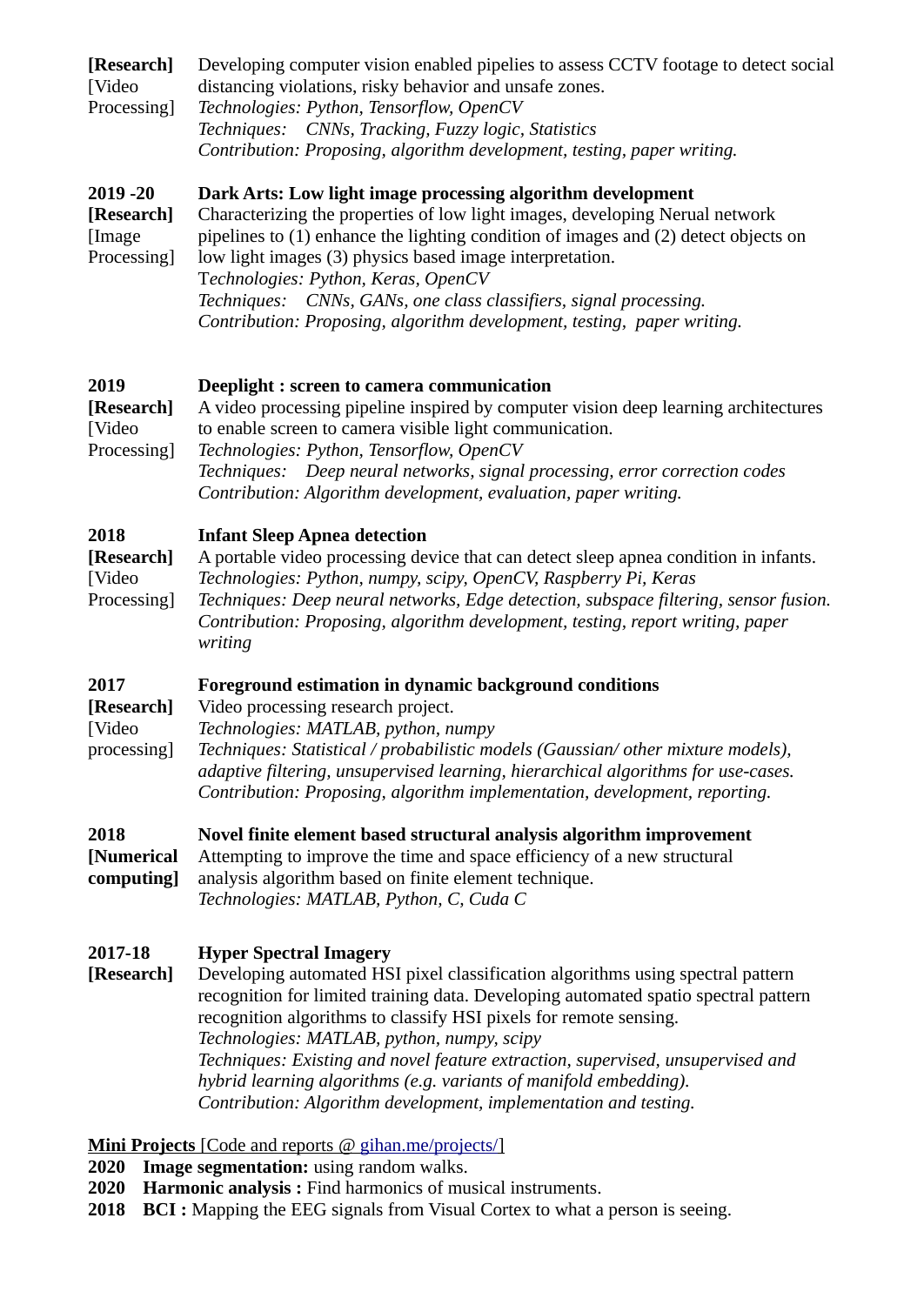- **2017 CPU:** An implementation of the ALU, registers, program memory, cache and RAM using the behavioural model of verilog HDL.
- **2017 ALU:** An implementation of the complete ALU and registers using the gate model of verilog HDL.
- **2017 Basic Image Manipulation:** Basic image manipulation app in ARM assembly.
- **2017 Fractals:** Multi threaded application for fractal visualization in JAVA.
- **2017 Auction Server:** Multi threaded socket server for stock auctions in JAVA.
- **2016 Motify:** A basic desktop notification software for moodle e learning system.
- **2016 Speaker identification software**: with basic signal processing techniques.
- **2016 Optical musical instrument:** A music instrument with basic optical data transfer techniques.

#### **Workshops / Training programs attended**

- **2019 "**Huawei seeds for the future 2019" two week study in China about Huawei technologies – telecommunication infrastructure, 5G, cloud etc:
- **2018** Hackadev National Social Innovation camp organized by United Nations Development Project and Malaysian Global Innovation & Creativity Center.
- **2017** Joint Indo-Sri Lanka workshop on big data analytics at 2017 IEEE International Conference on Information Systems.
- 2014-2015 Sri Lanka National Physics Olympiad Team training at University of Colombo, Department of Physics.

### **Teaching Experience**

| 2021-22 | Graduate TA for CMSC 351 Algorithms (2021 Fall, 2022 Spring).                |
|---------|------------------------------------------------------------------------------|
| 2021    | Volunteer organizer of Neural Networks Reading Group for CO542 course.       |
| 2020    | Casual instructor for Computer Architecture and Digital Logic courses of the |
|         | Faculty of Engineering, University of Peradeniya.                            |
| 2019    | Volunteer instructor for GP106 Computing course labs for the freshman class  |
|         | (E17) of the Faculty of Engineering, University of Peradeniya.               |

**2018** Volunteer instructor for GP106 Computing course labs for (E16)

## **Volunteering/Speaking/Reviewing**

- **2021** Student reviewer, CS MS/PhD admissions, University of Maryland 2022 Fall.
- **2021** Reviewer, [ICARC](http://www.icarc.sab.ac.lk/)
- **2019-21** Scientific Committee, National Informatics Olympiad, Sri Lanka.
- **2021** Invited speaker at ["Introduction to competitive algorithmic programming](https://gihan.me/talks/)" @ IEEE Student Branch of University of Vocational Technology, Sri Lanka.
- **2020** Web chair, [Wearsys 2020](https://sites.google.com/view/wearsys): 6th ACM Workshop on wearable systems and applications
- **2018** Instructor at "computational thinking" session series for algorithmic programming competition enthusiasts of University of Peradeniya.
- **2018** "Gold chasers" Sri Lanka iPhO (International physics olympiad) team support program, Rotract club, University of Moratuwa.
- **2017** Speaker at "Intro to competitive programming" webinar for IEEE Student branch University of Wollongong.
- **2017** Instructor at Weekly "Interactive coding sessions" for freshman class of University of Peradeniya.

## **Other Publications**

**[2021](https://gihan.me/publications/#online-exams-2021)** [Roshan Ragel, Isuru Nawinne, Udaree Kanewela,](https://gihan.me/publications/#online-exams-2021) **[Gihan Jayatilaka](https://gihan.me/publications/#online-exams-2021)**[, Dhanushki](https://gihan.me/publications/#online-exams-2021)  [Mapitigama.](https://gihan.me/publications/#online-exams-2021) *["A Handbook for Online Proctored Examinations"](https://gihan.me/publications/#online-exams-2021)*[. 2021](https://gihan.me/publications/#online-exams-2021). [\[PDF](https://cepdnaclk.github.io/proctored-exam-handbook/A-Handbook-for-Online-Proctored-Examinations.pdf)]